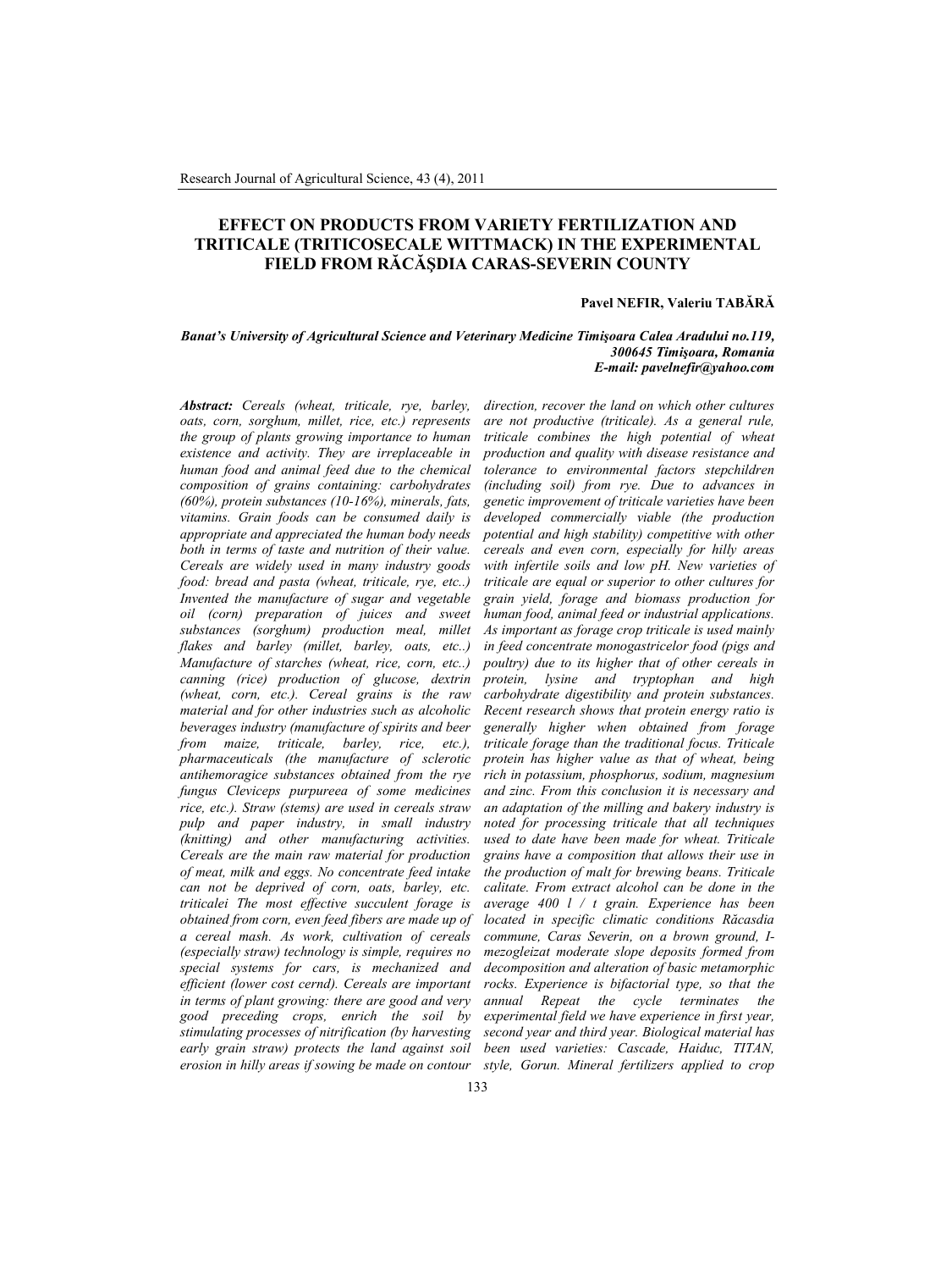Research Journal of Agricultural Science, 43 (4), 2011

*triticale, increased grain production. Variation in grain production in triticale (Triticosecale Wittmack) vary depending on variety and the influence of fertilization. The results of this study are part of a doctoral program, with as theme: university professor Valeriu Tabara.*

*"Research on crop production potential of triticale (Triticosecale Wittmack)" funded by the Ministry of Education and Sports Research Tinertului by IOD U.S.A.M.V.B. Timisoara under the distinguished*

*Keywords: triticale, variety, fertilization.*

#### **INTRODUCTION**

Although triticale species had a short development being created by a man recently became an important cereal in the world occupying about 4 million ha, of which over 70% in Europe. New varieties of triticale are equal or superior to other cultures for grain yield, forage and biomass production for human food, animal feed or industrial applications. Cereal grains for feeding humanity provides 55-60% of total calories consumed, 60% protein, 15% from fat and 70% from carbohydrates. In human nutrition it provides over 90% of calories from 30 species of cultivated plants. Products food grains can be consumed daily is appropriate and appreciated the human body needs both in terms of taste and nutrition of their value. Cereal grains is the raw material for other industries such as alcoholic beverages industry (manufacture of spirits and beer from maize, triticale, barley, rice, etc.), pharmaceuticals (the manufacture of sclerotic antihemoragice substances produced by the fungus Cleviceps purpureea rye, rice, etc. of drugs). Straw (stems) are used in cereals straw pulp and paper industry, in small industry (knitting) and other manufacturing activities.

Cereals are the main raw material for production of meat, milk and eggs. No concentrate feed intake can not be deprived of corn, oats, barley, etc. triticalei The most effective succulent forage is obtained from corn, even feed fibers are made up of a cereal mash. Among cereals are good honey plants (corn). Debris from the manufacture cereals (bran, borhots, etc.) is an excellent feed and not least the secondary production of cereals (straw, stems) is used as bedding or even feeding. Recently gaining worldwide cultivation of cereals in the energy (sorghum as energy fitomasses), and the cultivation of grain for biofuels production (triticale, corn, etc.). Cereals are a rich source of trade. Physical and chemical characteristics of grains allow their transport over long distances and keeping them without much difficulty. You can eat in the harvest or after several years without spoiling or significantly change their nutritional qualities. Interaction strongly influences fertilization variety production.

### **MATERIAL AND METHOD**

Experience has been placed in specific climatic conditions Caras Severin Răcasdia village. Experimental field was located on a brown soil type, I-mezogleizat moderate slope deposits formed from decomposition and alteration of basic metamorphic rocks. Experience is bifactorial type, with annual repetition. Varieties: Cascade, Haiduc, TITAN, style, experience Gorun were used, and following fertilization systems.

Factor A - varieties of triticale used for zoning and their influence on grain production.

A1-CASCADE A2-Haiduc A3-TITAN A4-STYLE A5-Gorun Factor B - influence fertilization system B1-unfertilized (N0P0K0) B2-N80P60K60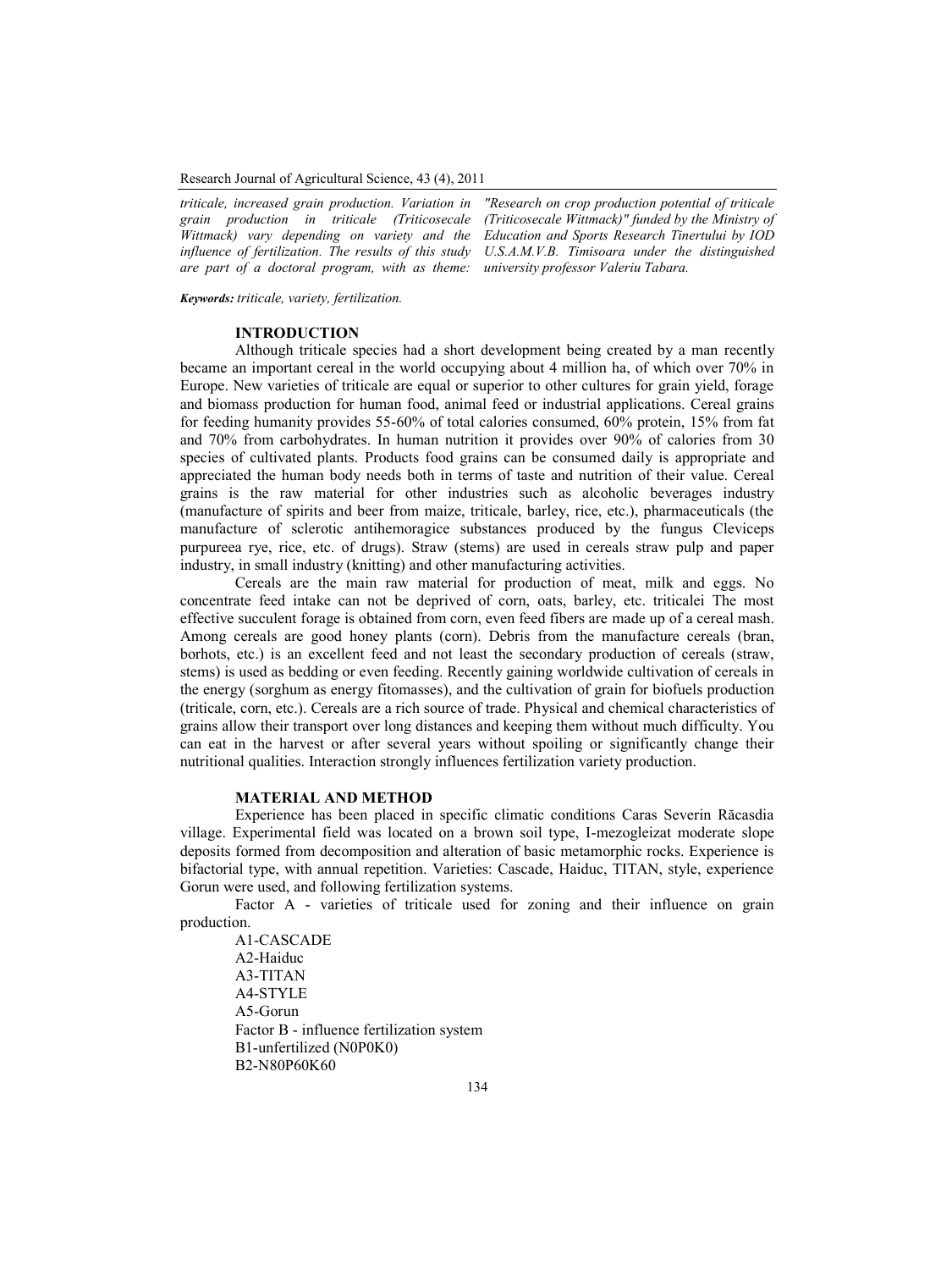B3-N160P60K60

### **RESULTS AND DISCUSSIONS**

Production results achieved under the influence of the triticale variety in experimental 2010 are presented in Table and Figure 1.

*Table 1.*

| Variety         | Production<br>kg/ha | $\%$ | Difference<br>Kg/ha | Semnif. |
|-----------------|---------------------|------|---------------------|---------|
| <b>CASCADOR</b> | 4492                | 100  |                     |         |
| <b>HAIDUC</b>   | 4785                | 107  | 293                 |         |
| <b>TITAN</b>    | 5045                | 112  | 553                 | X       |
| <b>STIL</b>     | 5302                | 118  | 810                 | XX      |
| <b>GORUN</b>    | 4529                | 101  | 37                  |         |

Influence on the production of triticale variety in experimental 2010





Figure 1. Average production triticale variety under the influence in 2010

The table and figure 1.sunt harvest the results obtained from triticale varieties grown under the influence of the experimental field from Răcăşdia.

Average production values range from 4492kg/ha the triticale variety to variety 5302kg/ha Stunt and Style.

Variety style recorded the highest production 5302kg/ha production with an increase 810kg/ha being provided statistically significantly distinct.

Variety Titan has a positive production increase of 553kg/ha and is provided statistically significant.

Of the four species studied to witness the production of only two in the analysis, the other two (Haiduc and Gorun) are not statistically.

Table and Figure 2 are the average yields of triticale under the influence of fertilization in 2010.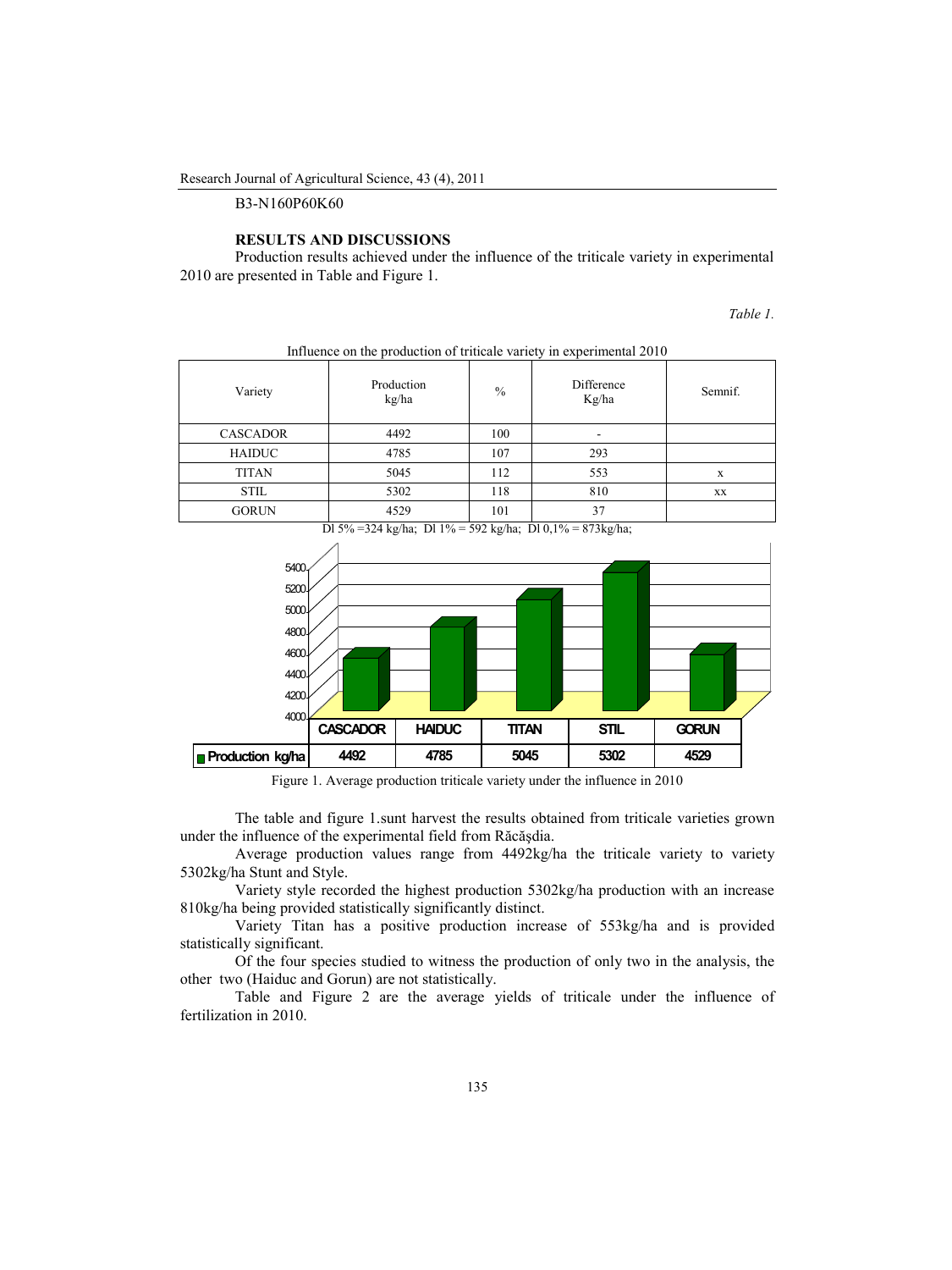| Fertilisation | Production<br>kg/ha | $\%$ | Difference<br>Kg/ha | Semnif.    |
|---------------|---------------------|------|---------------------|------------|
| N0P0K0        | 3803                | 100  |                     |            |
| N80P60K60     | 4919                | 129  | 1116                | <b>XXX</b> |
| N160P06K60    | 5495                | 145  | 1696                | <b>XXX</b> |

| Influence the degree of fertilization on the triticale grain production in 2010 |  |
|---------------------------------------------------------------------------------|--|
|                                                                                 |  |

Dl 5% =191 kg/ha; Dl 1% = 402kg/ha; Dl 0,1% = 611kg/ha



Figure 2. Average production in triticale under the influence of the degree of fertilization in 2010 at Răcăşdia

Both the table and in Figure 2 shows that the production of triticale is positively influenced by 160kg/haN who achieve the highest yield of grain and the largest production increase.

The dose of 80kg/ha nitrogen production 4919kg/ha reach and made to increase production yields from the fertilized variant (N0P0K0) is 3803 kg / ha provided statistically very significant.

It is noteworthy that production increases achieved on variants of 1116kg/ha N80P60K60, N160P860K60 and 1696kg/ha that are statistically as very significant.

### **CONCLUSIONS**

In the experimental field of Caras-Severin Răcăşdia there were good results in the production of triticale grains.

Climatic conditions during sowing and harvest were largely favorable influence on the level of grain yield in triticale.

The soil that was placed for nutritional support experience ensure good plant growth and development of triticale.

Triticale grain production to vary the influence of factors under study (variety and fertilization). Interaction strongly influences fertilization variety production.